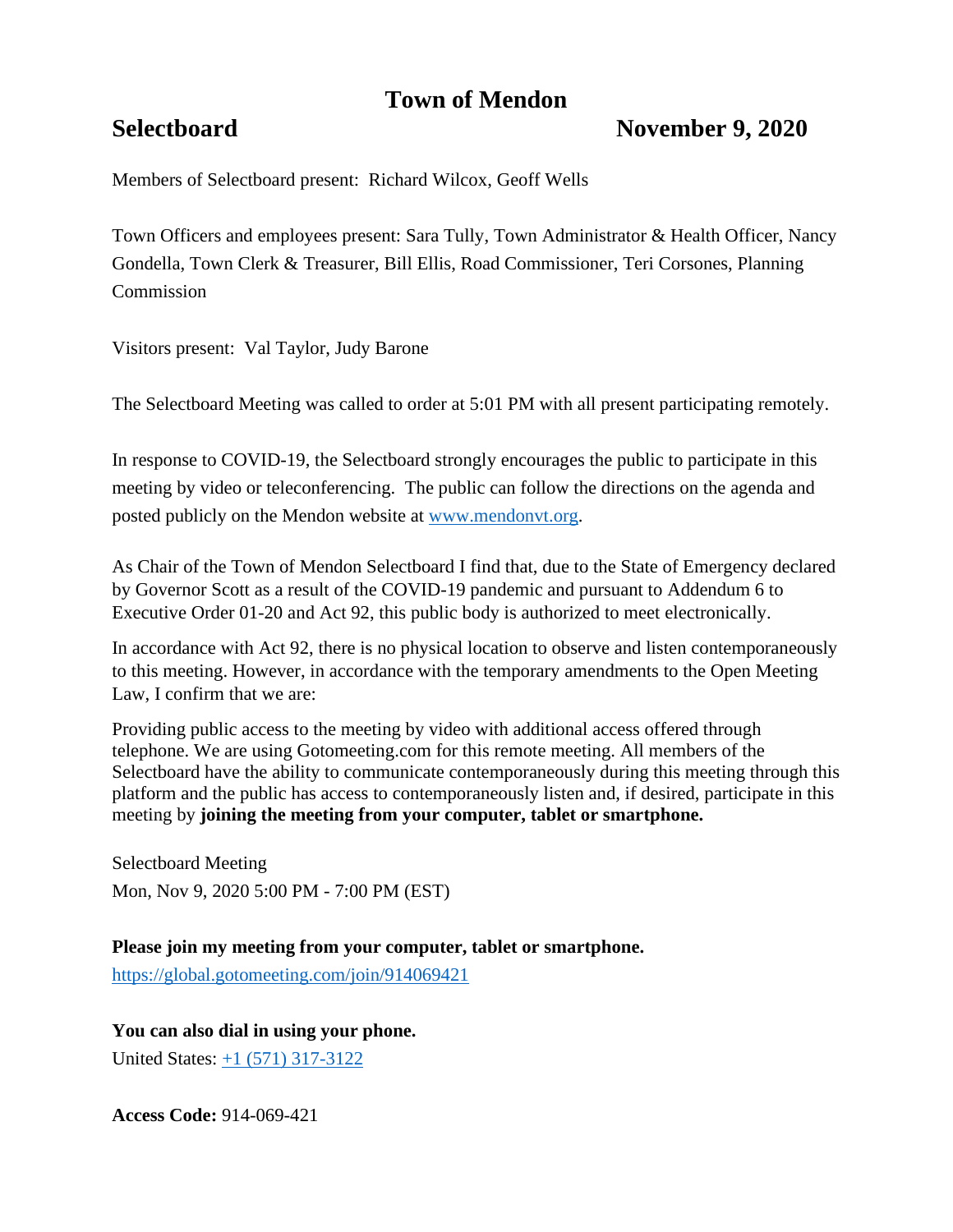New to GoToMeeting? Get the app now and be ready when your first meeting starts: <https://global.gotomeeting.com/install/914069421>

- a) Providing public notice of instructions for accessing the meeting. We previously gave notice to the public of the necessary information for accessing this meeting, including how to access the meeting using telephone and video in our posted meeting agenda. Instructions have also been provided on the town website at: www.mendonvt.org.
- b) Providing a mechanism for the public to alert the public body during the meeting if there are problems with access. If anybody has a problem, please *e-mail mendonclerk@comcast.net* and
- c) Continuing the meeting if necessary. In the event the public is unable to access this meeting, it will be continued to a time and place certain.

Please note that all votes taken during this meeting that are not unanimous will be done by roll call vote, in accordance with the law.

Let's start the meeting by taking a roll call attendance of all members participating in the meeting.

Roll call: Richard Wilcox, Geoff Wells

Agenda: G. Wells moved to approve the agenda with the addition of Mendon Hiking Guide, Bulletin Board at former Beaver Pond, Personnel Complaint Follow Up and Thanksgiving Week Schedule. Motion seconded by R. Wilcox. The Selectboard unanimously approved the motion.

#### Announcement

The Town of Mendon is accepting applications for a Highway Maintenance/Equipment Operator and Building/Grounds Maintenance. This is a full-time position. Information can be found on the town website at [www.mendonvt.org.](http://www.mendonvt.org/) The Town of Mendon is also accepting applications for a part time Highway Maintenance/Equipment Operator seasonal position from November 2020 to March 2021.

There is a vacancy on the Selectboard. Interested parties should submit a letter of interest to Sara Tully, Town Administrator at [mendonadmin@comcast.net](mailto:mendonadmin@comcast.net)

The Selectboard wanted to thank everyone that assisted in the Presidential Election. It was a lot of hard work. Luckily, everything went very smoothly in Mendon.

### Administrative Matters

*Selectmen's Orders* were reviewed. Motion by R. Wilcox to approve payroll for the period ending 10/31/2020 in the amount of \$9,339.90. Motion seconded by G. Wells. The Selectboard unanimously approved the motion. Motion by R. Wilcox to approve orders for period ending 11/9/20 for \$11,824.72 and \$4,847.69. Motion seconded by G. Wells. The motion passed.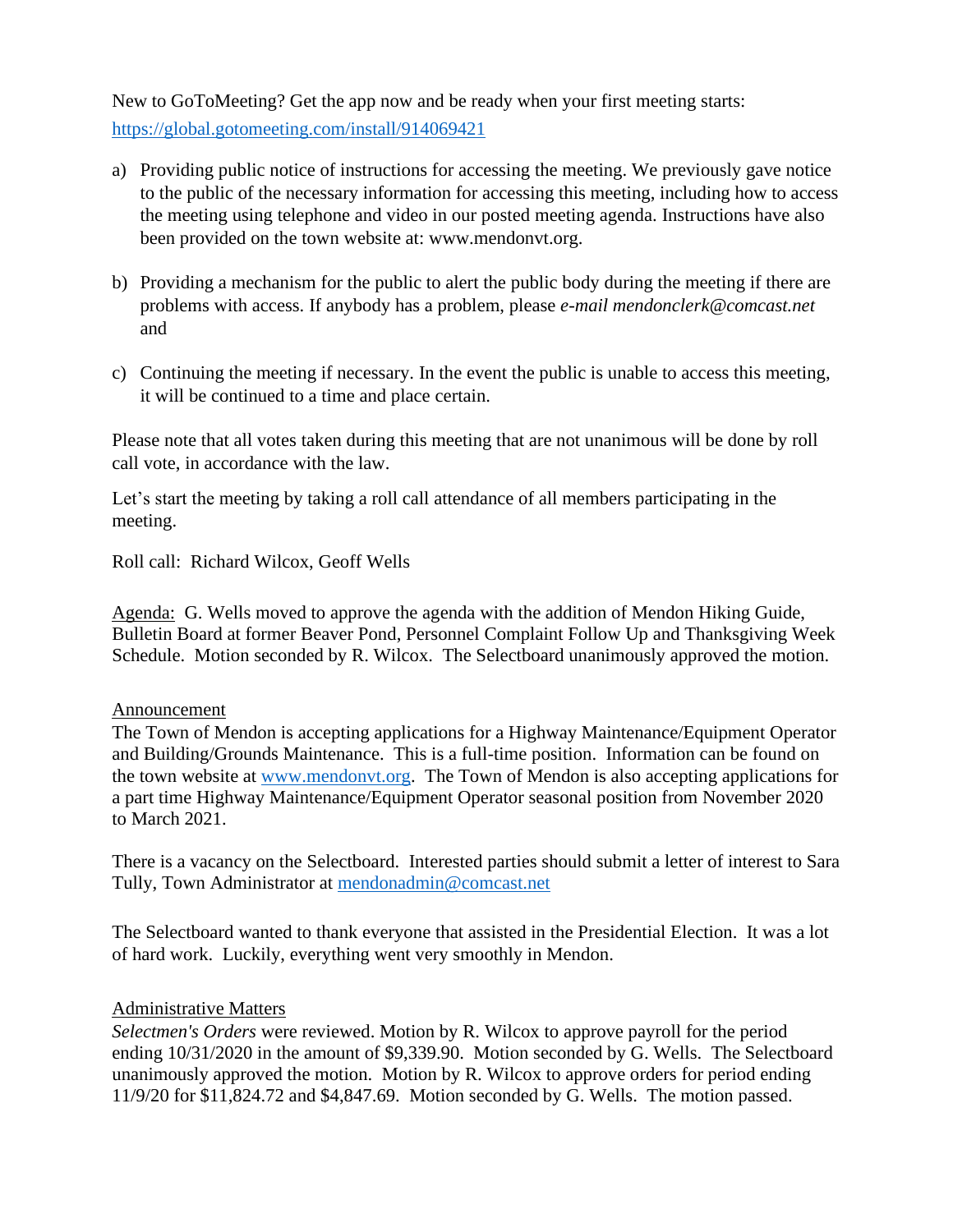Minutes of Previous Meeting: R. Wilcox moved to approve the minutes of 10/26/20. Motion seconded by G. Wells. The motion passed.

#### Business

*Mendon Hiking Guide* Fred Bagley has prepared a hiking guide to all public trails in Mendon. This guide has been published on the Town of Mendon website at [www.mendonvt.org.](http://www.mendonvt.org/) The guide is also available at the Town Office.

*Bulletin Board at the former Beaver Pond* The Selectboard received a request to remove the bulletin board from the former Beaver Pond parking area. The board has not been utilized for years and has recently been tagged with graffiti. The property is owned by Rutland City. S. Tully will follow up by contacting Jeff

*Thanksgiving Week Schedule* N. Gondella requested closing the office for the week of Thanksgiving. The Selectboard declined the request.

*Community Visit* In March, the Mendon Steering Committee and volunteers were working with the Vermont Center for Rural Development to plan a Community Visit called Mendon on the Move. The planning came to a halt after the outbreak of the COVID-19 pandemic. VCRD is now offering a hybrid program conducting all meetings virtually and has inquired whether Mendon is still interested. The Selectboard discussed and continues to support the program however it is a program that is community driven, not organized by the town. The pros and cons of participating remotely were discussed. J. Barone, Chair of the Community Visit Steering Committee with the help of S. Tully will reach out to the Steering Committee members and volunteers to gauge interest in continuing the program in Mendon. If they receive positive feedback to continue, S. Tully will confirm this with VCRD.

*Health Insurance 2021* R. Wilcox moved to increase the employee share of the insurance premium by 2.75% and to change the buyout option to 40% of the town's premium. Motion seconded by G. Wells. The Selectboard passed the motion.

*Budget 21-22* S. Tully reported that she received department head input from Public Safety, Highways and Recreation. She provided an overview of the recommended changes which currently represents a 5% increase of the budget. N, Gondella will provide additional information regarding the Administrative portion of the budget at the next meeting. S. Tully discussed that the Reserve Fund timelines will also be discussed at the next meeting.

*COVID-19 Response & Town Government Operations-* COVID-19 is sharply on the rise in VT. Now 8 out of 14 counties have >400 cases per million people. The Selectboard discussed updating the Continuity of Operations Plan for all departments the current recommendation is to develop plans three people deep. This is a challenge for small towns, but necessary to plan for staff shortages. N. Gondella discussed the state is providing alternatives to in person Town Meeting and allowing towns to implement voting the budget by Australian ballot for one year. The Selectboard must decode at least 30 days before Town Meeting to vote the budget by Australian ballot. N, Gondella recommended this decision be made as soon as possible so the town can get this information to the public. She recommended publishing in the newspaper, Mendon Website, Facebook and Front Porch Forum. In 2021, candidates running for office will not need to submit a petition signed by 1% of the voters. The Selectboard had previously decided that Appropriation requests the town funded in the 2020-2021 budget if not requested an increase would not need to submit a petition for Town Meeting 2021. The state has not made